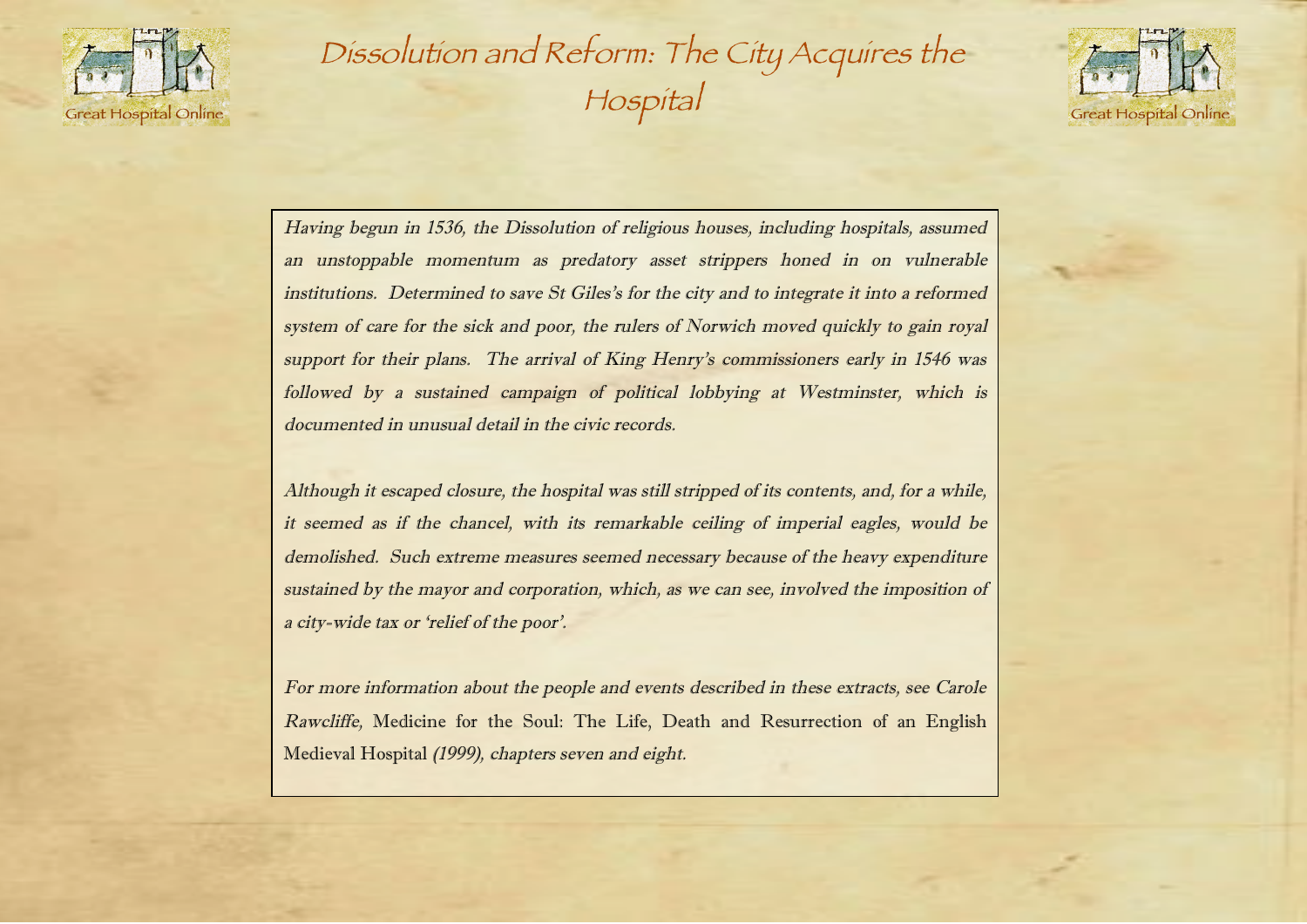**13 February 1546**, hospitall: Item, it is to be remembred that Master Rogers moved the Courte that Sute shuld be made to the kynges maiestie ffor the hospitall, expressing what releff pore people have dayly ther (**NRO, NCR, 16A, Mayor's Court Book, 1540-1549, p. 309**).

**24 March 1546**, hospitall: This daye a certen peticon made by the advyce of the lerned counsell of the Citie was redde openly & dystynctly & cetera. Wherupon, hit is thought mete that it shalbe exhibited to the kynges maiestic ffor th'entent and purposes conteyned in the same, the copies wherof remayne with the Chamberleyn (**NCR, 16A, Mayor's Court Book, 1540- 1549, p. 313**).

**25 March 1546**, Costys off sutys, the weke in which our lady day ffell, 1545-6: And payd to yong master Catlyn the yonger ffor his paynes & counsell taken with the commyssioners sittyng upon the acte ffor Colleges & chauntryes, & drawyng a petycion to the kynges maiestie ffor the hospitall xvj*s*; to master Corbet ffor his labour, Counsell & paynes in the seid Sute & ffor drawyng a certifficat ffor the master of the hospitall viij*s*; to master Catlynges Clerk ffor twyes writing the peticon, wherof ones after master Gosnold had corrected, Item iij*s* vj*d*; to master Corbettes Clerk ffor new writyng the certifficat after his master had drawen it ij*s*; to Richard fframyngham ffor writing of ij copies of the peticon & ij copies of the certifficates ij*s*; Item to master Gosnalles Clerk ffor a copy of the precepte & an other of the articles sent to the Chirchewardens ij*s*; to master Godsalves clerk ffor writing of the peticon in parchemyn, & delyvered to master Cod ij*s*; to Richard fframyngham ffor writing of certen Copies as of the peticon, certifficate, value of the landes, Instruccions & a letter to Sir Nicholas Hare, knight, which master Cod bare with hym to London ffor the same Sute xij*d*; to master Codde, alderman, ffor his costes & paynes rydyng to London in mid lent weke to make sute in the same xxvj*s* viij*d*; And to hym the xiij daye of Auguste ffor his costes, labours & paynes beyng at London in ester terme xviij dayes & in mighelmes terme x dayes, at ij*s* the daye, liiij*s*; & in rewarde ffor his paynes vj*s* aboute the same sute; & to Thomas Mersham alderman ffor his costes in auguste to London ffor the same mater, & ffor certen rewardes that he gaff ther ffor the ffortheryng of the Sute theryn, as it appereth by a bill sygned with in Meyers hande, xlviij*s* v*d*; & paid to hym more ffor hys costes to London & ffrom thense to the Courte ffor the seid Sute in the latter end of septembre, as appereth by a like bill signed as is afforeseid, lvij*s* vj*d* (**NCR, 18A, Chamberlains' Account Book, 1537-1547, f. 232r-v**).

**12 May 1546**, Memorandum hospitall: Item, it is agreed that Master Codde shall take payne ffor the Citie to attende upon the kynges maiestie  $\&$  his highnes counsell this terme to ffolowe the sute begon ffor the hospitall within the same Citie (**NCR, 16A, Mayor's Court Book, 1540-1549, p. 319**).

**5 June 1546**, hospitall: This daye Master Cod declared to the Corte that he hathe made sute to Master chaunceler of the augmentacon, Sir Richard Southwell, Sir Nicholas Hare & Sir William Wodehouse, knight, ffor the opteyneng of the Sutie to the kynges maiestie ffor the hospitall & cetera, & that he hath obteyned ther goode willes, & that the seid Sir William Wodehouse, who hath the gifte preferment of the of the same of the same [*sic*] of the kynges maiestie, iff it be sold, will make no Sute therffor nor hynder the seid Citie iff the kynges maiesties pleasure be mynded to offer the said Citie, Savyng to hym his preferment iff it shall so stande with the kynges maiesties plesure (**NCR, 16A, Mayor's Court Book, 1540-1549, pp. 321-2**).

**31 July 1546**, hospitall: Item, itte is ordered by the courte & commanded to the Chamberleyn to pay to Master Codde, alderman, ffor his expences taken in the causes of the citie at London this too termes last paste by the space of xxvij dayes est' the rate of ij*s* the day liiij*s*; & ffor his paynes vj*s*: Summa lx*s* (**NCR, 16A, Mayor's Court Book, 1540-1549, p. 332**).

**1 September 1546**, hospitall: Item, it is this agreed that one suche person as Master Maier shall think mete shall take peynes to London at the costes of the comminaltie to attende upon the sute begon ffor the hospitall (**NCR, 16A, Mayor's Court Book, 1540-1549, p. 338).**

**22 December 1546**: This daye Master Meyer declared to the assemble the sute made to the kynges highenes ffor the hospitall, & cetera, & his highnes plesur concernyng the same to be given to the citie upon certen covenauntes to be performed on the parte of the citie, to the performance of which sute the hoole assemble graunted to be contributours and helpers to the same every man after his abilitie (**NCR, 16D, Assembly Minute Book, 1510- 1550, f. 231r**).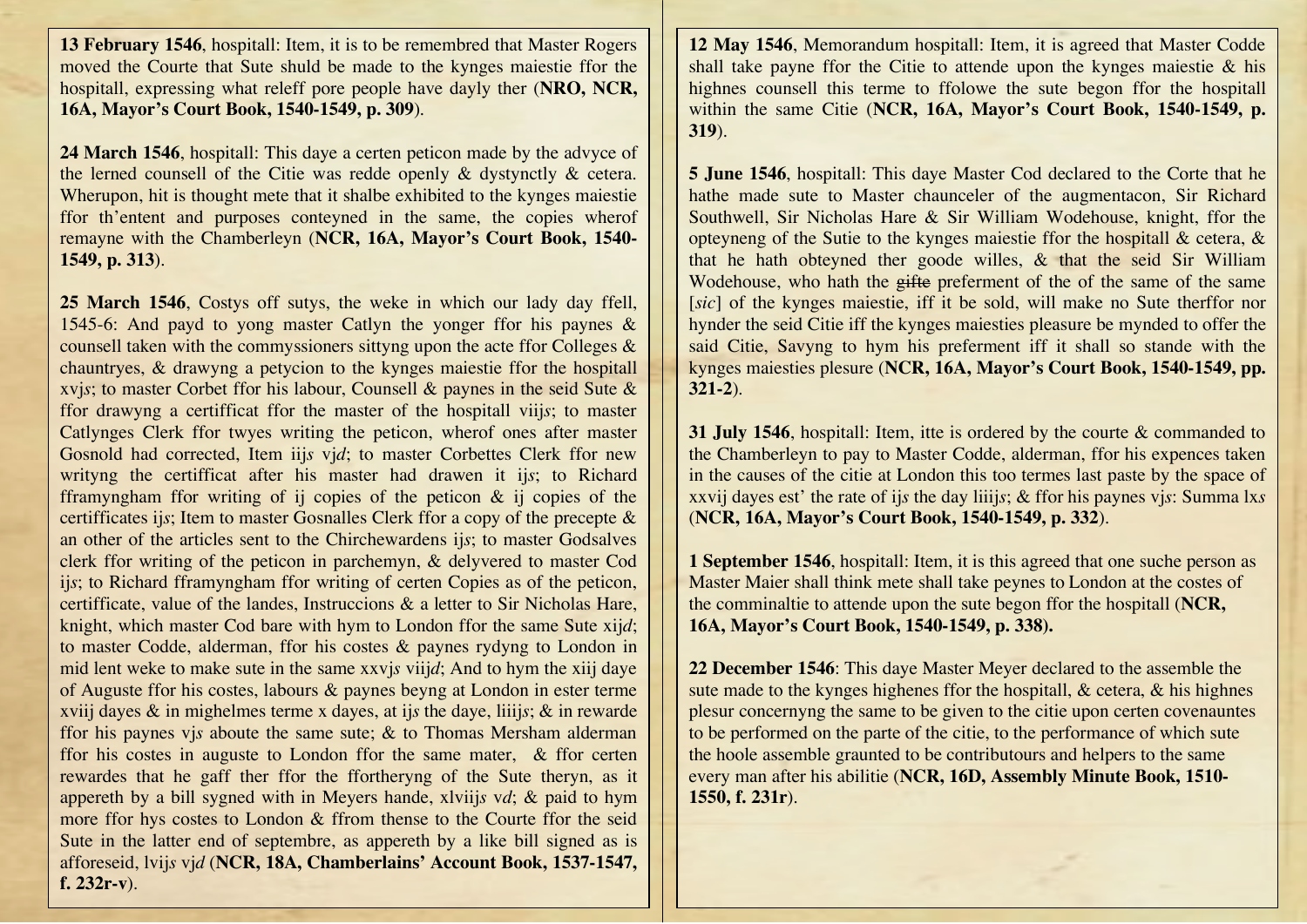**13 April 1547**: This daye was sealed with the comen seale of the seid citie too partes of an indenture made by twen the kynges maiestie, the lord protectour of Englond & other his coexecutours of the testament & last will of the most noble kyng Henry the viij<sup>th</sup> of most noble, worthy and famous memory, ffather to the kynges maiestie that now is, concernyng the gift & graunte of his highenes of the hospitall of Saynt Gile in Norwiche, with all maners, londes and possessions thereunto belonging, to the maier, shreves, citzens & cominaltie of Norwiche & to ther sucessours, under certen covenauntes, grauntes, agrementes & articles conteyned in the same, & by the seid maier, shreves, citzens & cominaltie & ther sucessours to be performed & ffulfilled, as by the the [*sic*] thirde parte of the same indenture under the kynges maiesties Grette Seale, the seales of the seid lord protectour & other his coexecutours remayneng in the treasoury of the seid citie appereth at large.

Also a particuler boke of the particuler summes of the hole revenues and profites of the same.

Margin: Memorandum that these ij indentures & book ben delivered to alderman Mersham alderman [to] optenye the iij<sup>de</sup> parte of the same, & after to delyver it to the maier (**NCR, 16D, Assembly Minute Book, 1510- 1550, f. 234r**).

**10 May 1547**: This daye John Corbet th'elder, esquyer, by vertue of the kynges writte of dedimus potestatem to hym and to John Tyer, esquyer, directed, receyved the knouelege of  $\frac{1}{2}$  partes of indenture the seid mayer, sheriffes & cominaltie of ij partes of an indenture late made bitwen our soveraign lord the kyng on the ffirste parte, & the right honorable Edward, duke of Somerset, & others of the ij<sup>de</sup> parte, & the seid maier, shreffes & cominaltie of the iij<sup>de</sup> parte,  $\&$  sealed with ther comen seall, concernyng the hospitall of Saynt Gyles, with all maners, londes [and possessions], to be ther willes & dedes, accordyng to the tenour of the same, & the same delyvered to the seid John Corbet to th'entent that the same shuld be enrolled in the kynges Chauncery, accordyng to the tenour of the seid writte (**NCR, 16D, Assembly Minute Book, 1510-1550, f. 236r**).

**27 July 1547**, Master Cod ffor the hospitall: This daye Master Cod declared to the Courte that, wher he, by the advyce of Master Maier, Master Styward, Master Rogers & divers others of the aldermen, is appoynted to have the viewe of the hospitall ffor the profite of the Citie, yet, as he understond, divers persons aswell of the aldermen as of the comons are offendid. Wherfor he is contentid that iff eny person will giff more ffor it than he, than suche person to have it; & after many communicacions theyn had it is consented by the hole house that Master Cod shall have the viewe of the same  $\&$  rule  $\&$  orderyng therof as one most mete ffor the same (**NCR, 16A, Mayor's Court Book, 1540-1549, p. 391**).

**30 January 1548**: This daye was sealed with the comon seall ffyve ffoure partes of ffyve partes ffouer severall indentures concernyng certen leaces made to William Reynoldes, John Reynoldes, Thome Leman & Nicholas Harlet of certen londes lyeng in Birlyngham and other londes townes, & cetera, beffore by them goven to the maier, & cetera, to the sustentacon, & cetera, of the pore ffolkes of the hospitall, & cetera, the other partes of the same iiij severall lees under the seales of thesorers for to remain in the tresory, & cetera.

And the same daye was sealed with the comen seall, & cetera, a letter of attorney made to Master Ryers [*recte* Rogers] & Robert Reynebald to receyve astate of & in the same londes ffor the maier, & cetera, accordyng to iiij severall grauntes therof made to the maier, & cetera (**NCR, 16D, Assembly Minute Book, 1510-1550, f. 239r-v**).

**11 May 1548**: It is agreed that Master Meier, Master Meier electe, Master Styward, Master Catlyn, Master Rogers, Master Aldriche, Thomas Wulman, the chamberleyn, Richard ffletcher, Leonard Sotherton, Thomas Morley, Thomas Grey & ffraunces Wulman, or the more parte of them, shall have & take the vewe & oversight of the reparacions of Master Cod don at the hospitall, etc, at suche tyme as Master Meyer shall appoynte (**NCR, 16D, Assembly Minute Book, 1510-1550, f. 245r**).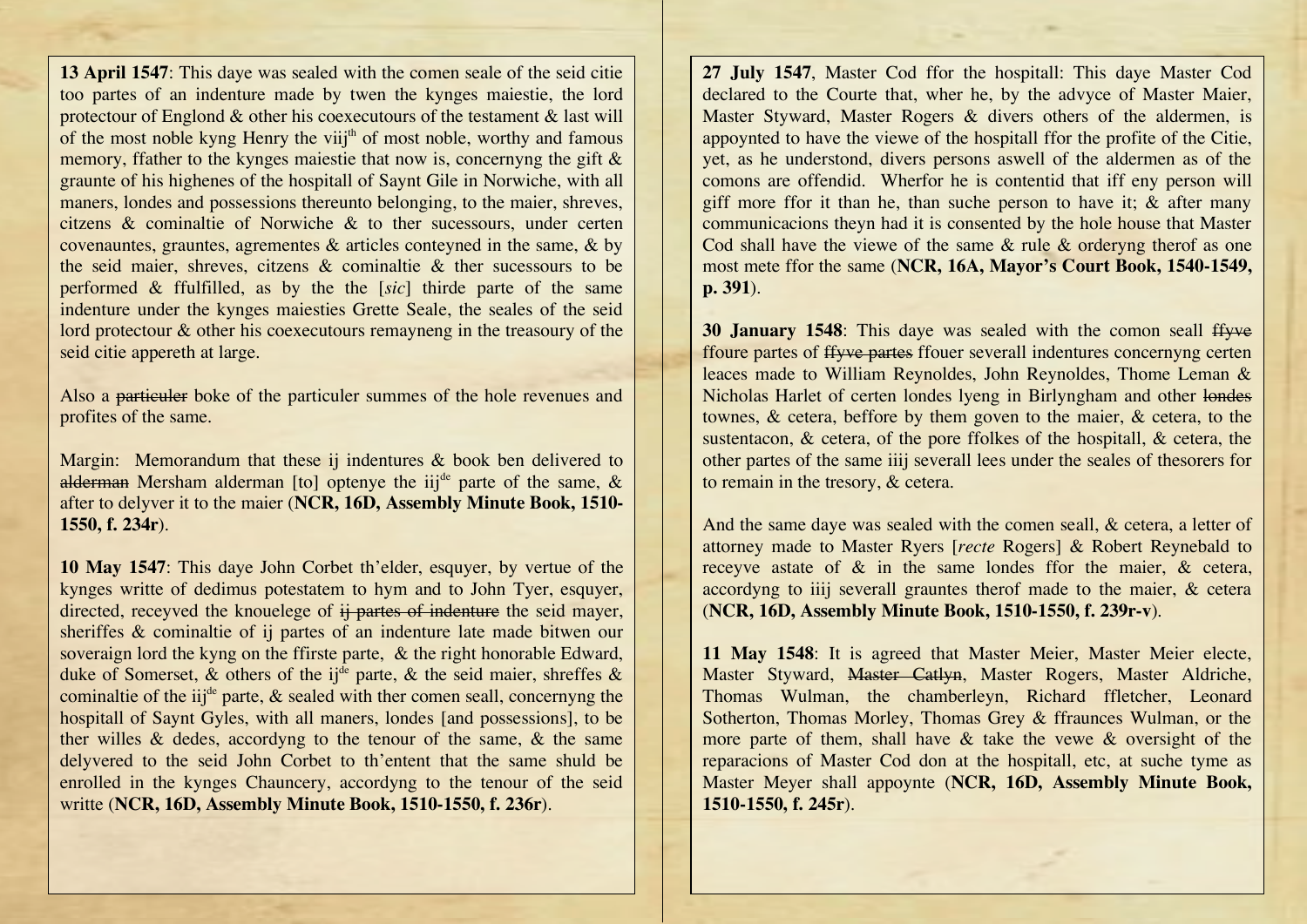**29 September 1548**, Account for the year 29 September 1547-1548: Sewtes: In primus for the costes of the accomptant rydyng to Bery [Bury St Edmunds] to the kynges awdyte kept ther for dyvers matters concernyng the comminalte … for the accompt of the hospytall; for the dyscharge of xiiij*s* xj*d* yerely rent paid out of the hospitall to the manour of framyngam; for v*s* vid yerely rent paid out of the sayd hospytall to the manour of heylesdon; and for diverse other thynges concernyng the profyght of the comminalte, for whiche consyderacions was paid by the sayd accomptant for entrans in to the awdytours bookes & for recordyng of dyverse thynges in to the courte rolles, with the costes of the accompant, a man & ij horses: summa xij*s* ix*d* (**NCR, 18A, Chamberlains' Account Book, 1541-1549, f. 279r**).

**5 January 1549**, John Porter: Whereas John Porter, surgeon, hath ben assigned to gyve his dyligence to the poore peopull within the hospitall, this day Master Mayour have geven him warning against our lady day [25 March] nixte commyng to leave the same withoute that there be had some other agremente, & cetera (**NCR, 16A, Mayor's Court Book, 1540-1549, p. 539**)

**15 March 1549**: It is also moved to this house to here their mynde concerning the Quere of the late hospitall, of whiche is thoughte mete and convenyente to be used for the grammer schole; and that the leade thereuppon mighte be taken of & amployed to some other use, & so covered with reede or tyle. Whiche cause, after their advice in this behalf herde & knowen and the fully resolved, it is ordered & agreed that Master Mayour, Master Stywerd, Master Leche, Master Tasburgh, Master Necton, Master Aldriche, aldermen, Masters Bacon and & Atkyns, shereves, Raphe Marsham, ffraunces Wolmer, Richarde ffletcher, Thomas Soterton, John Bengemyn, William Heede, Thomas Wolman, Leonarde Soterton shall this after noon resorte to the spitall, their to survey the house if they may have any other house there mete for the sholehouse, so that the chauncell may be converted towardes the satisfaccion of the debte of the Cittie, & cetera (**NCR, 16D, Assembly Minute Book, 1510-1550, f. 250v**).

**1 May 1549**: It is also agred and fully concluded that the Chauncell of the late hospitall of  $S<sup>t</sup>$  Gyle in Norwich shalbe taken downe and solde to th'use of the Cittie towardes the satisfaccion of the debtes of the same Cittie (**NCR, 16D, Assembly Minute Book, 1510-1550, f. 253v**).

**10 May 1549**: This day is elected and chosen twoo surveyours of the landes and possessions of the late hospitall, that is to say by Master Mayour and aldermen is chosen Master Thomas Marsham, and by the commons is also chosen Master Alexander Mather to exercise the same office of survey for a yere nexte ensuing.

Margin: Surveyours of the house of the poore

Now is also appoyted for the sale of certen thinges remaynung at the late hospitall thies persons for prysours thereof, videlicet: Master Necton & Master Aldriche, aldermen, Thomas Soterton & Raphe Marsham (**NCR, 16D, Assembly Minute Book, 1510-1550, f. 254r-v**).

**31 May 1459**: Wher atte an assemble holden here on Crouchemes daye [14 September] last past it was then graunted, agreed  $\&$  enacted that the Chauncell of the late hospitall, et cetera, shuld be taken doun & sold to the use of the Citie towerd the payement of the dette of the same Citie, notwithstondyng nowe it is ffurder enacted & agreed upon divers consideracions that the lede of the same Chauncell, the pathement & the stalles or deskes, with the selyng annexed to the same selving stalles or deskes, shalbe sold towerd the payement of the same dette; & that on selyng, the windows with the glasse & ironworke and the walles & the roff as thei be nowe shall stande still & be rooved with rede, not withstondyng the seid acte late made on Chrouchemes daye, whiche premysses shalbe sold by Master Necton, Master Aldriche, Master Thomas Marsham, Master Mader, Thomas Sotherton & Rauff Mersham at suche prises, & cetera, on Mondaye next to come, the same persons to be there by viij of the clok in the fforenon (**NCR, 16D, Assembly Minute Book, 1510-1550, f. 255r**).